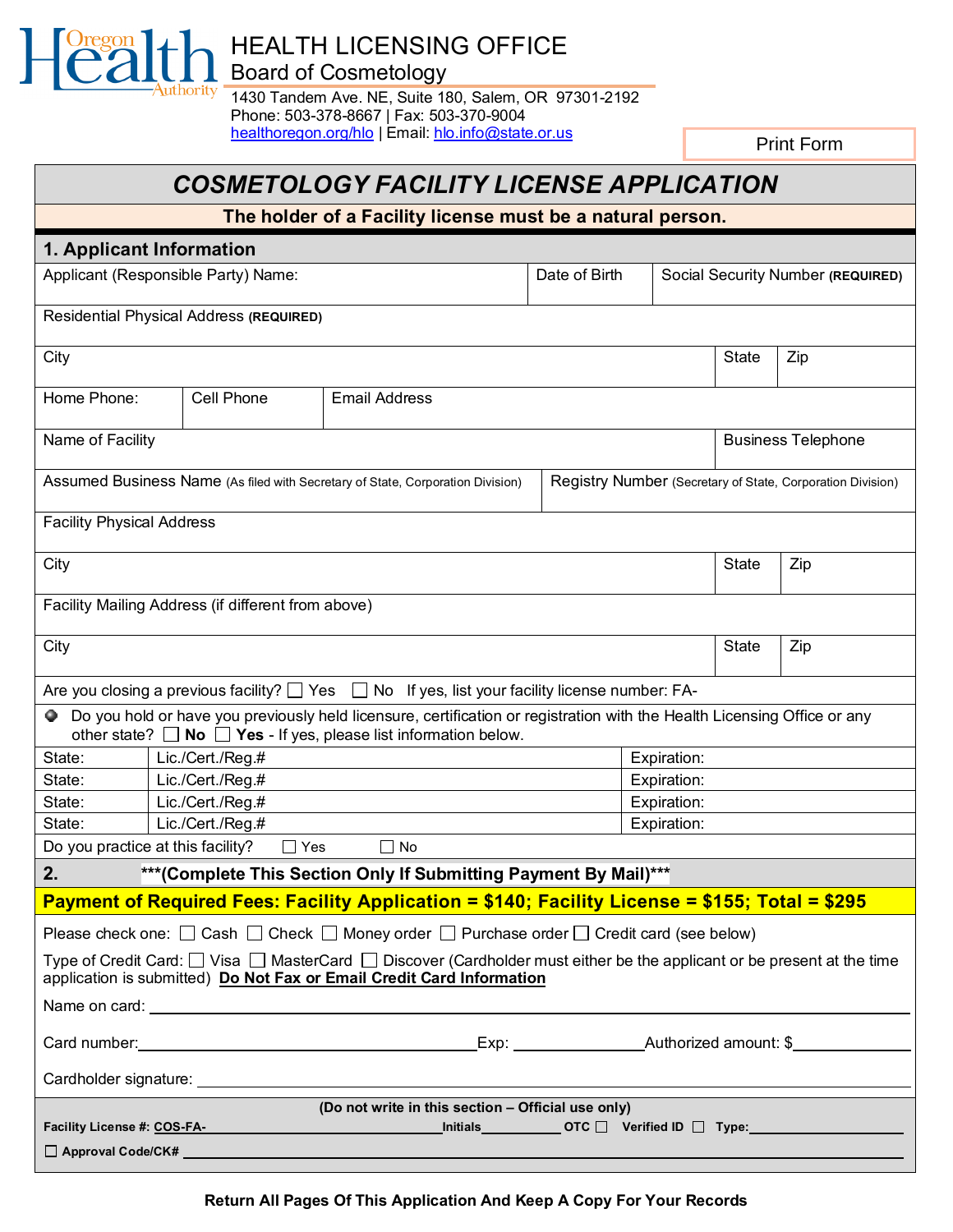| 3. Additional Facility Owners (Partners)/Employees/Independent Contractors                                                                                                                                                                                                                                                                                                                                                                                    |                                                        |           |  |  |  |  |
|---------------------------------------------------------------------------------------------------------------------------------------------------------------------------------------------------------------------------------------------------------------------------------------------------------------------------------------------------------------------------------------------------------------------------------------------------------------|--------------------------------------------------------|-----------|--|--|--|--|
| In addition to the applicant (responsible party) listed in section (1) of this application, please list the name(s) of any other<br>۰<br>natural persons who are additional owners of the facility for which this application is being submitted. Please provide a<br>complete listing of additional owners (partners) by attaching additional pages if necessary. Additional owners must<br>sign or the information will not be updated in the HLO database. |                                                        |           |  |  |  |  |
| Please Note: Facility owners listed below, who hold a practitioner certification, are not required to obtain an Independent<br>Ф.<br>Contractors license to practice in this facility since they are an owner of the facility.                                                                                                                                                                                                                                |                                                        |           |  |  |  |  |
| <b>Printed Name</b>                                                                                                                                                                                                                                                                                                                                                                                                                                           | <b>Practitioner Certification #</b><br>(if applicable) | Signature |  |  |  |  |
|                                                                                                                                                                                                                                                                                                                                                                                                                                                               |                                                        |           |  |  |  |  |
|                                                                                                                                                                                                                                                                                                                                                                                                                                                               |                                                        |           |  |  |  |  |
| • List the name(s) and Certificate number(s) of authorization holders who are currently an "EMPLOYEE" in your facility.<br>Please provide a complete listing of practitioners by attaching additional pages if necessary. Practitioners must sign or<br>the information will not be updated in the HLO database.                                                                                                                                              |                                                        |           |  |  |  |  |
| <b>Printed Name</b>                                                                                                                                                                                                                                                                                                                                                                                                                                           | <b>Practitioner Certification #</b>                    | Signature |  |  |  |  |
|                                                                                                                                                                                                                                                                                                                                                                                                                                                               |                                                        |           |  |  |  |  |
|                                                                                                                                                                                                                                                                                                                                                                                                                                                               |                                                        |           |  |  |  |  |
|                                                                                                                                                                                                                                                                                                                                                                                                                                                               |                                                        |           |  |  |  |  |
|                                                                                                                                                                                                                                                                                                                                                                                                                                                               |                                                        |           |  |  |  |  |
|                                                                                                                                                                                                                                                                                                                                                                                                                                                               |                                                        |           |  |  |  |  |
|                                                                                                                                                                                                                                                                                                                                                                                                                                                               |                                                        |           |  |  |  |  |
|                                                                                                                                                                                                                                                                                                                                                                                                                                                               |                                                        |           |  |  |  |  |
|                                                                                                                                                                                                                                                                                                                                                                                                                                                               |                                                        |           |  |  |  |  |
|                                                                                                                                                                                                                                                                                                                                                                                                                                                               |                                                        |           |  |  |  |  |
| In List the name(s) and Registration number(s) of authorization holders who currently lease a station in your facility and<br>hold an "INDEPENDENT CONTRACTOR" registration. Please provide a complete listing of independent contractors by<br>attaching additional pages if necessary. Independent Contractors must sign or the information will not be updated<br>in the HLO database.                                                                     |                                                        |           |  |  |  |  |
| <b>Printed Name</b>                                                                                                                                                                                                                                                                                                                                                                                                                                           | IC Registration #                                      | Signature |  |  |  |  |
|                                                                                                                                                                                                                                                                                                                                                                                                                                                               |                                                        |           |  |  |  |  |
|                                                                                                                                                                                                                                                                                                                                                                                                                                                               |                                                        |           |  |  |  |  |
|                                                                                                                                                                                                                                                                                                                                                                                                                                                               |                                                        |           |  |  |  |  |
|                                                                                                                                                                                                                                                                                                                                                                                                                                                               |                                                        |           |  |  |  |  |
|                                                                                                                                                                                                                                                                                                                                                                                                                                                               |                                                        |           |  |  |  |  |
|                                                                                                                                                                                                                                                                                                                                                                                                                                                               |                                                        |           |  |  |  |  |
|                                                                                                                                                                                                                                                                                                                                                                                                                                                               |                                                        |           |  |  |  |  |
|                                                                                                                                                                                                                                                                                                                                                                                                                                                               |                                                        |           |  |  |  |  |
|                                                                                                                                                                                                                                                                                                                                                                                                                                                               |                                                        |           |  |  |  |  |
|                                                                                                                                                                                                                                                                                                                                                                                                                                                               |                                                        |           |  |  |  |  |

ī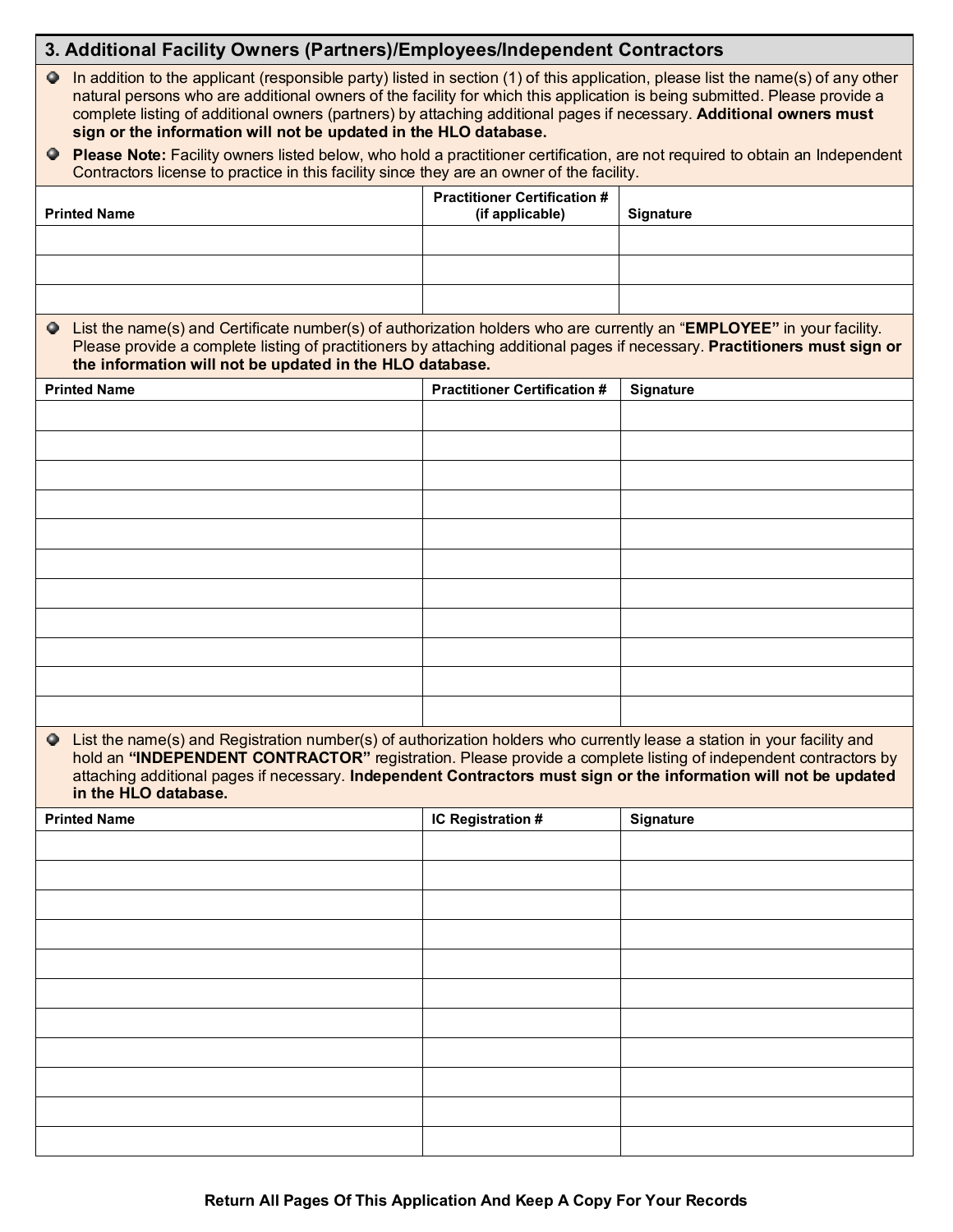| 4. Individual Records Questions: Please accurately answer all of the questions below. The Office may review<br>your information through the Law Enforcement Data System, other governmental agencies, and private vendors to<br>confirm the accuracy of the information. Any misrepresentation or failure to disclose information may result in<br>disciplinary action.                                                                                                                                                                                                                                                                                                                                                                                                                                                |                       |  |  |
|------------------------------------------------------------------------------------------------------------------------------------------------------------------------------------------------------------------------------------------------------------------------------------------------------------------------------------------------------------------------------------------------------------------------------------------------------------------------------------------------------------------------------------------------------------------------------------------------------------------------------------------------------------------------------------------------------------------------------------------------------------------------------------------------------------------------|-----------------------|--|--|
| Are you now, or have you ever been, the subject of any active or inactive disciplinary action or voluntary resignation of a<br>۰<br>professional license, certificate, registration or permit imposed by a licensing or regulatory authority in this or any other<br>state? Disciplinary action includes, but is not limited to, probation, suspension, civil penalty, or any other sanction<br>limiting, in any way, a license, certificate, registration or permit. $\Box$ Yes $\Box$ No If yes, please explain (attach<br>additional pages if necessary):                                                                                                                                                                                                                                                           |                       |  |  |
| Have you ever been convicted of a misdemeanor or felony? $\Box$ Yes $\Box$ No<br>۰                                                                                                                                                                                                                                                                                                                                                                                                                                                                                                                                                                                                                                                                                                                                     |                       |  |  |
| If yes, please list all convictions, including the charges as stated in the court documents and year<br>convicted (attach additional pages if necessary).                                                                                                                                                                                                                                                                                                                                                                                                                                                                                                                                                                                                                                                              | <b>Year Convicted</b> |  |  |
|                                                                                                                                                                                                                                                                                                                                                                                                                                                                                                                                                                                                                                                                                                                                                                                                                        |                       |  |  |
|                                                                                                                                                                                                                                                                                                                                                                                                                                                                                                                                                                                                                                                                                                                                                                                                                        |                       |  |  |
|                                                                                                                                                                                                                                                                                                                                                                                                                                                                                                                                                                                                                                                                                                                                                                                                                        |                       |  |  |
| As of today, are you on probation or parole? $\Box$ Yes $\Box$ No If yes, you must provide a letter of release from your<br>probation or parole officer authorizing you to obtain an authorization to practice. If you are on bench probation, or<br>probation with the court, you must provide documentation of your conditions of the probation.                                                                                                                                                                                                                                                                                                                                                                                                                                                                     |                       |  |  |
| As part of your application for initial or renewed occupational or professional license, certification, or registration issued by<br>the Health Licensing Office, you are required to provide your Social Security number (SSN) to the Office. This is mandatory.<br>The authority for this requirement is ORS 25.785, ORS 305.385, 42 USC §405(c)(2)(C)(i), 42 USC § 666(a)(13), and 41<br>CFR 61.7. Failure to provide your SSN will be a basis to refuse to issue or renew the license, certification, or registration you<br>seek. This record of your SSN is used for child support enforcement and tax administration purposes (including<br>identification). The HLO will use your SSN for these purposes only, unless you authorize other uses of the number. Your<br>SSN will remain on file with the Office. |                       |  |  |
| I have examined this application and certify that it is true, correct, and complete. I understand that knowingly making a false<br>statement on this application will be cause for denial, suspension, or revocation of my license, certification or registration. I<br>have enclosed the required fees and documentation.                                                                                                                                                                                                                                                                                                                                                                                                                                                                                             |                       |  |  |
| Signature:                                                                                                                                                                                                                                                                                                                                                                                                                                                                                                                                                                                                                                                                                                                                                                                                             | Date:                 |  |  |
| ORS 181.534, 670.280, 676.608, and 676.612 authorize the Health Licensing Office to conduct criminal background checks<br>and the office requests that you voluntarily provide your Social Security number for this purpose. I understand my application<br>may be subject to a criminal background check.                                                                                                                                                                                                                                                                                                                                                                                                                                                                                                             |                       |  |  |
| Before issuing a default final order, the Health Licensing Office must determine the military status of a Respondent, under 50<br>USC App § 521(b) (Supp. 2005). Your Social Security Number may be used in order to verify your military status (or lack<br>thereof).                                                                                                                                                                                                                                                                                                                                                                                                                                                                                                                                                 |                       |  |  |
| If any disciplinary action is taken against your license, certification, or registration, your Social Security Number may be<br>reported to the National Practitioner Data Bank (NPDB) under Title IV of Public Law 99-660, the Health Care Quality<br>Improvement Act of 1986 (Title IV); Section 1921 of the Social Security Act (Section 1921); Section 1128E of the Social<br>Security Act (Section 1128E); and their implementing regulations found at 45 CFR Part 60.                                                                                                                                                                                                                                                                                                                                            |                       |  |  |
| I hereby voluntarily consent to disclose my Social Security number to the HLO for criminal background checks, verification of<br>military status, and reports to the National Practitioner Data Bank (NPDB). Failure to provide your Social Security number for<br>these purposes will not be used as a basis to deny your application, or to deny you any right, benefit or privilege provided by<br>law. If you consent to the use of your Social Security number by the HLO for these purposes, it may be used only for these<br>purposes.                                                                                                                                                                                                                                                                          |                       |  |  |
| Signature:                                                                                                                                                                                                                                                                                                                                                                                                                                                                                                                                                                                                                                                                                                                                                                                                             | Date:                 |  |  |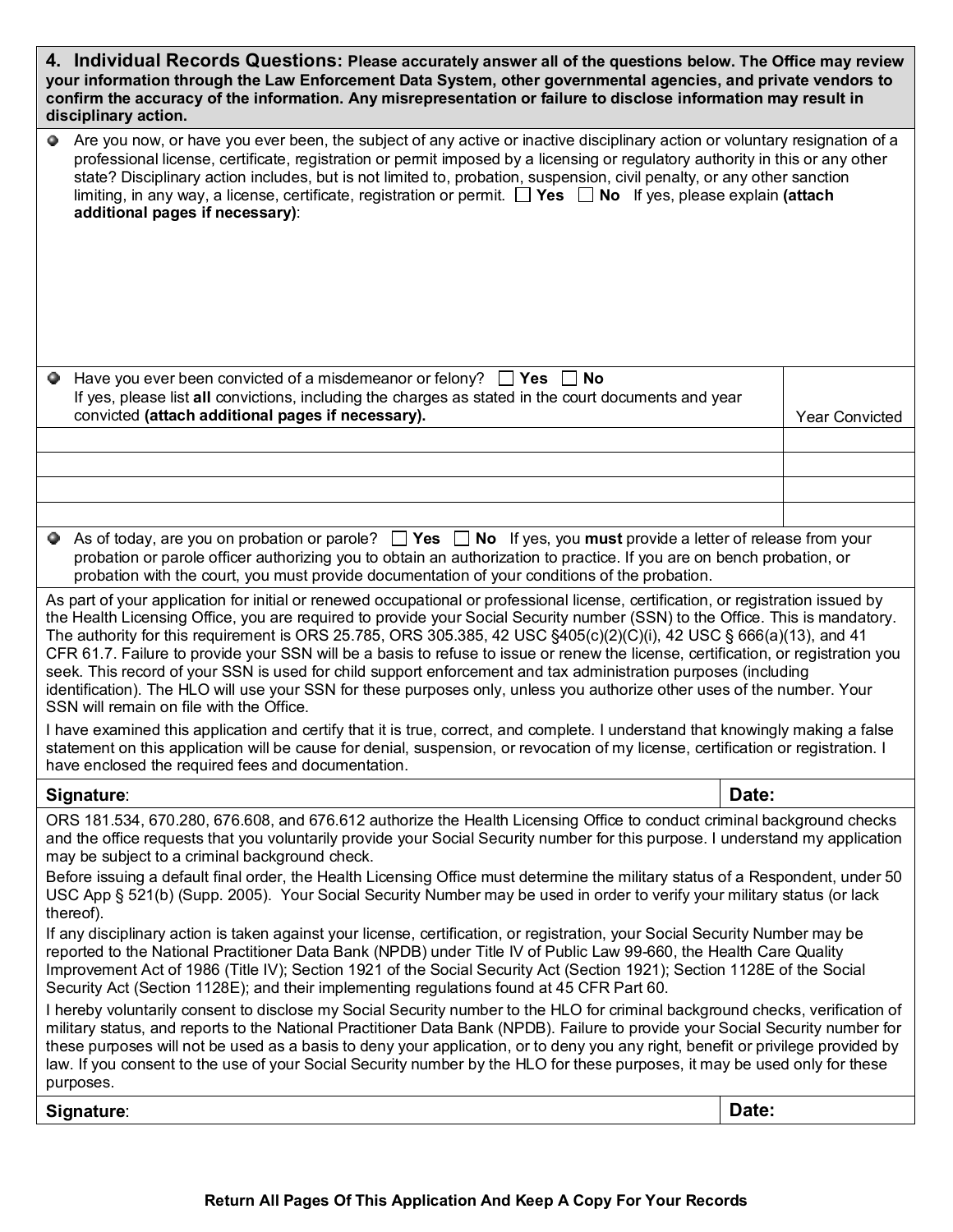| 5. Race / Ethnicity - Voluntary Question |                                                                                                                                                                                                                                                                                                                                                                                                                                            |  |  |
|------------------------------------------|--------------------------------------------------------------------------------------------------------------------------------------------------------------------------------------------------------------------------------------------------------------------------------------------------------------------------------------------------------------------------------------------------------------------------------------------|--|--|
|                                          | The State of Oregon has an Affirmative Action policy. If you choose to provide your race/ethnicity information below, it will<br>help us evaluate the effectiveness of our affirmative action programs. This information will also be used in the aggregate<br>(i.e. as a whole, not individually) for research and statistical purposes. It will not be tied specifically or directly to your<br>licensing eligibility or qualifications. |  |  |
|                                          | Ethnic Background (check only one)                                                                                                                                                                                                                                                                                                                                                                                                         |  |  |
|                                          | American Indian or Alaska Native (I) (Non-Hispanic or Latino): A person having origins in any of the original<br>peoples of North and South American (including central America), and who maintain a tribal affiliation or community<br>attachment.                                                                                                                                                                                        |  |  |
|                                          | Asian (A) (Non-Hispanic or Latino): A person having origins in any of the original peoples of the Far East, Southeast<br>Asia, or the Indian Subcontinent, including, for example, Cambodia, China, India, Japan, Korea, Malaysia, Pakistan,<br>the Philippine Islands, Thailand and Vietnam.                                                                                                                                              |  |  |
|                                          | Black or African American (B) (Non-Hispanic or Latino): A person having origins in any of the black racial groups of<br>Africa.                                                                                                                                                                                                                                                                                                            |  |  |
|                                          | Hispanic or Latino (H): A person of Cuban, Mexican, Puerto Rican, South or Central American, or other Spanish<br>Culture or origin regardless of race.                                                                                                                                                                                                                                                                                     |  |  |
|                                          | Native Hawaiian or other Pacific Islander (P) (Non-Hispanic or Latino): A person having origins in any of the<br>peoples of Hawaii, Guam, Samoa, or other Pacific Islands.                                                                                                                                                                                                                                                                 |  |  |
|                                          | White (W) (Non-Hispanic or Latino): All persons having origins in any of the original peoples of Europe, North Africa,<br>or the Middle East.                                                                                                                                                                                                                                                                                              |  |  |
|                                          | Two or more races (T) (Non-Hispanic or Latino): Persons who identify with two or more racial categories named<br>above.                                                                                                                                                                                                                                                                                                                    |  |  |

## **FACILITY LICENSE**

Please refer to the Board of Cosmetology's Oregon Administrative Rules, Chapter 817, to ensure you are meeting all the requirements of obtaining a facility license when operating a business establishment and providing services in one or more fields of practice.